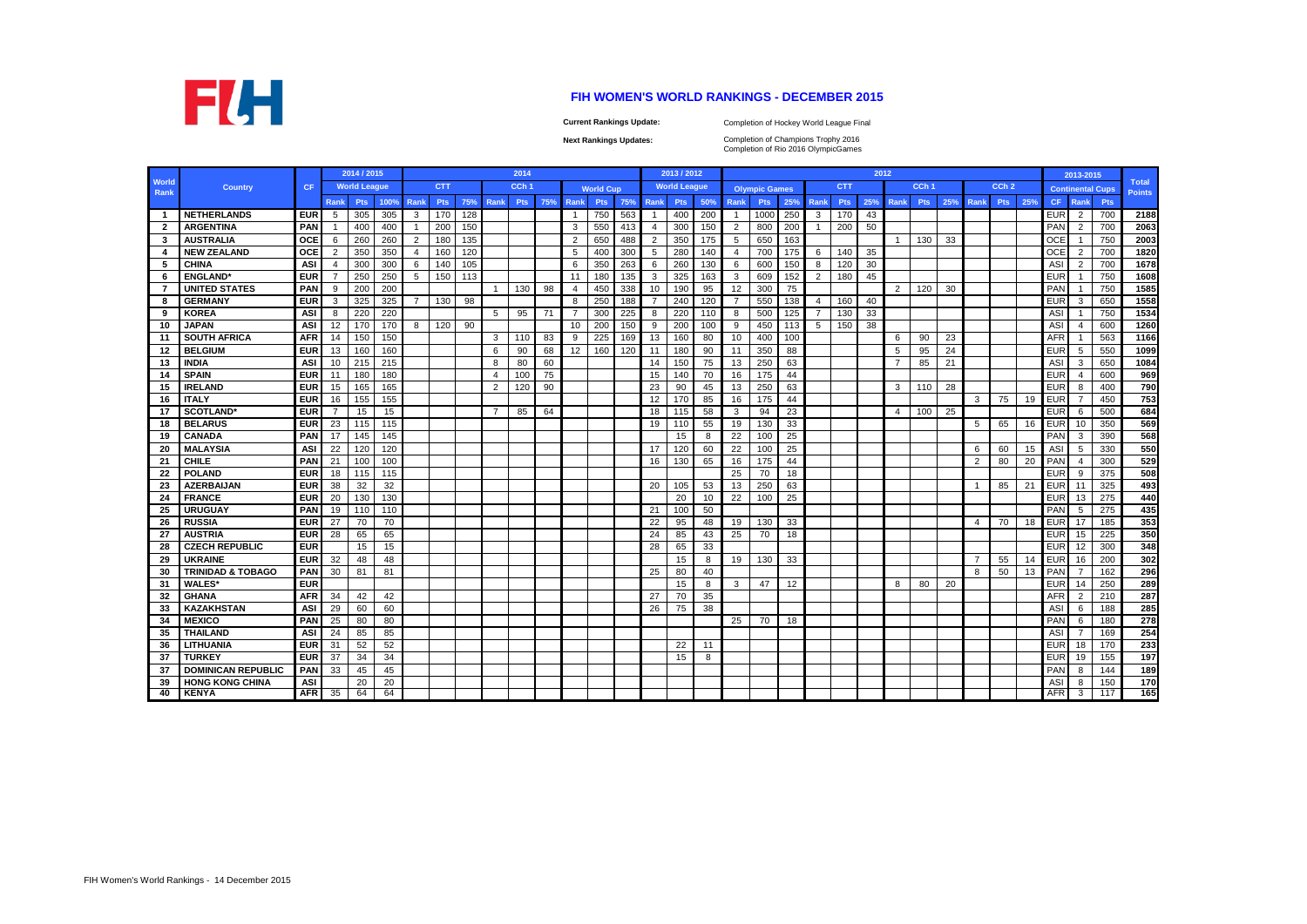| 41 | <b>BRAZIL</b>           | PAN        |    |    |    |  |  |  |  | 29 | 60 | 30 |  |  |  |  |  |  | PAN        | 9              | 135 | 165 |
|----|-------------------------|------------|----|----|----|--|--|--|--|----|----|----|--|--|--|--|--|--|------------|----------------|-----|-----|
| 42 | <b>SWITZERLAND</b>      | <b>EUR</b> |    |    |    |  |  |  |  |    |    |    |  |  |  |  |  |  | <b>EUR</b> | 20             | 140 | 140 |
| 43 | <b>SINGAPORE</b>        | <b>ASI</b> | 36 | 36 | 36 |  |  |  |  |    | 15 | 8  |  |  |  |  |  |  | ASI        | 10             | 84  | 128 |
| 44 | <b>CROATIA</b>          | <b>EUR</b> |    |    |    |  |  |  |  |    |    |    |  |  |  |  |  |  | <b>EUR</b> | 21             | 125 | 125 |
| 45 | <b>SRI LANKA</b>        | <b>ASI</b> |    | 25 | 25 |  |  |  |  |    | 20 | 10 |  |  |  |  |  |  | ASI        | 11             | 78  | 113 |
| 46 | <b>SLOVAKIA</b>         | <b>EUR</b> |    |    |    |  |  |  |  |    |    |    |  |  |  |  |  |  | <b>EUR</b> | 22             | 110 | 110 |
| 47 | <b>NAMIBIA</b>          | <b>AFR</b> |    |    |    |  |  |  |  |    |    |    |  |  |  |  |  |  | <b>AFR</b> | $\overline{4}$ | 108 | 108 |
| 48 | <b>BARBADOS</b>         | PAN        |    | 25 | 25 |  |  |  |  |    | 15 | 8  |  |  |  |  |  |  | <b>PAN</b> | 14             | 63  | 95  |
| 49 | <b>GREECE</b>           | <b>EUR</b> |    |    |    |  |  |  |  |    |    |    |  |  |  |  |  |  | <b>EUR</b> | 23             | 95  | 95  |
| 50 | <b>TANZANIA</b>         | <b>AFR</b> |    | 15 | 15 |  |  |  |  |    |    |    |  |  |  |  |  |  | <b>AFR</b> | 5              | 77  | 92  |
| 51 | <b>GUYANA</b>           | PAN        |    |    |    |  |  |  |  |    | 20 | 10 |  |  |  |  |  |  | PAN        | 11             | 81  | 91  |
| 52 | <b>CHINESE TAIPEI</b>   | <b>ASI</b> |    |    |    |  |  |  |  |    |    |    |  |  |  |  |  |  | ASI        | 9              | 90  | 90  |
| 53 | <b>CUBA</b>             | PAN        |    |    |    |  |  |  |  |    |    |    |  |  |  |  |  |  | PAN        | 10             | 88  | 88  |
| 54 | <b>FIJI</b>             | OCE        |    | 15 | 15 |  |  |  |  | 30 | 56 | 28 |  |  |  |  |  |  | <b>OCE</b> | 3              | 36  | 79  |
| 55 | <b>PARAGUAY</b>         | PAN        |    |    |    |  |  |  |  |    |    |    |  |  |  |  |  |  | PAN        | 12             | 75  | 75  |
| 56 | <b>JAMAICA</b>          | PAN        |    | 17 | 17 |  |  |  |  |    |    |    |  |  |  |  |  |  | PAN        | 15             | 56  | 73  |
| 57 | <b>PAKISTAN</b>         | <b>ASI</b> |    |    |    |  |  |  |  |    |    |    |  |  |  |  |  |  | ASI        | 12             | 72  | 72  |
| 58 | <b>ZIMBABWE</b>         | <b>AFR</b> |    |    |    |  |  |  |  |    |    |    |  |  |  |  |  |  | <b>AFR</b> | 6              | 70  | 70  |
| 59 | <b>PAPUA NEW GUINEA</b> | <b>OCE</b> |    | 25 | 25 |  |  |  |  |    | 23 | 12 |  |  |  |  |  |  | <b>OCE</b> |                | 33  | 70  |
| 60 | <b>BERMUDA</b>          | PAN        |    |    |    |  |  |  |  |    |    |    |  |  |  |  |  |  | PAN        | 13             | 69  | 69  |
| 61 | <b>SAMOA</b>            | OCE        |    | 15 | 15 |  |  |  |  |    | 22 | 11 |  |  |  |  |  |  | OCE        | 3              | 36  | 62  |
| 62 | <b>NIGERIA</b>          | <b>AFR</b> |    |    |    |  |  |  |  |    | 15 | 8  |  |  |  |  |  |  | <b>AFR</b> |                | 27  | 35  |
| 63 | VENEZUELA               | PAN        |    |    |    |  |  |  |  |    | 23 | 12 |  |  |  |  |  |  | PAN        | 16             | 20  | 32  |
| 64 | <b>VANUATU</b>          | <b>OCE</b> |    | 20 | 20 |  |  |  |  |    | 15 | 8  |  |  |  |  |  |  | <b>OCE</b> |                |     | 28  |
| 65 | PERU                    | PAN        |    | 20 | 20 |  |  |  |  |    |    |    |  |  |  |  |  |  | PAN        |                |     | 20  |
| 66 | <b>PUERTO RICO</b>      | PAN        |    | 18 | 18 |  |  |  |  |    |    |    |  |  |  |  |  |  | PAN        |                |     | 18  |
| 67 | <b>GUATEMALA</b>        | PAN        |    | 15 | 15 |  |  |  |  |    |    |    |  |  |  |  |  |  | PAN        |                |     | 15  |
| 67 | <b>MYANMAR</b>          | <b>ASI</b> |    | 15 | 15 |  |  |  |  |    |    |    |  |  |  |  |  |  | ASI        |                |     | 15  |

Notes

Where teams have the same total of WR points, ranking is determined by the highest placement at the most recent FIH or continental event

 \* Points for Great Britain shared by England, Scotland, Wales proportionally based upon the number of matches played by players from each nation in Great Britain team.

The points awarded for the 2012 Champions Challenge 2 are based on the ranking as at 1 January 2012 for those teams eligible and scheduled to play in the tournament.

Points for the previous World League are reduced by 50% at the stage at which a team qualifies

From 2014 teams which win a Qualifying World League Tournament receive a bonus of 25 points

Kenya deducted 16 points for their late arrival at World League Round 2, February 2015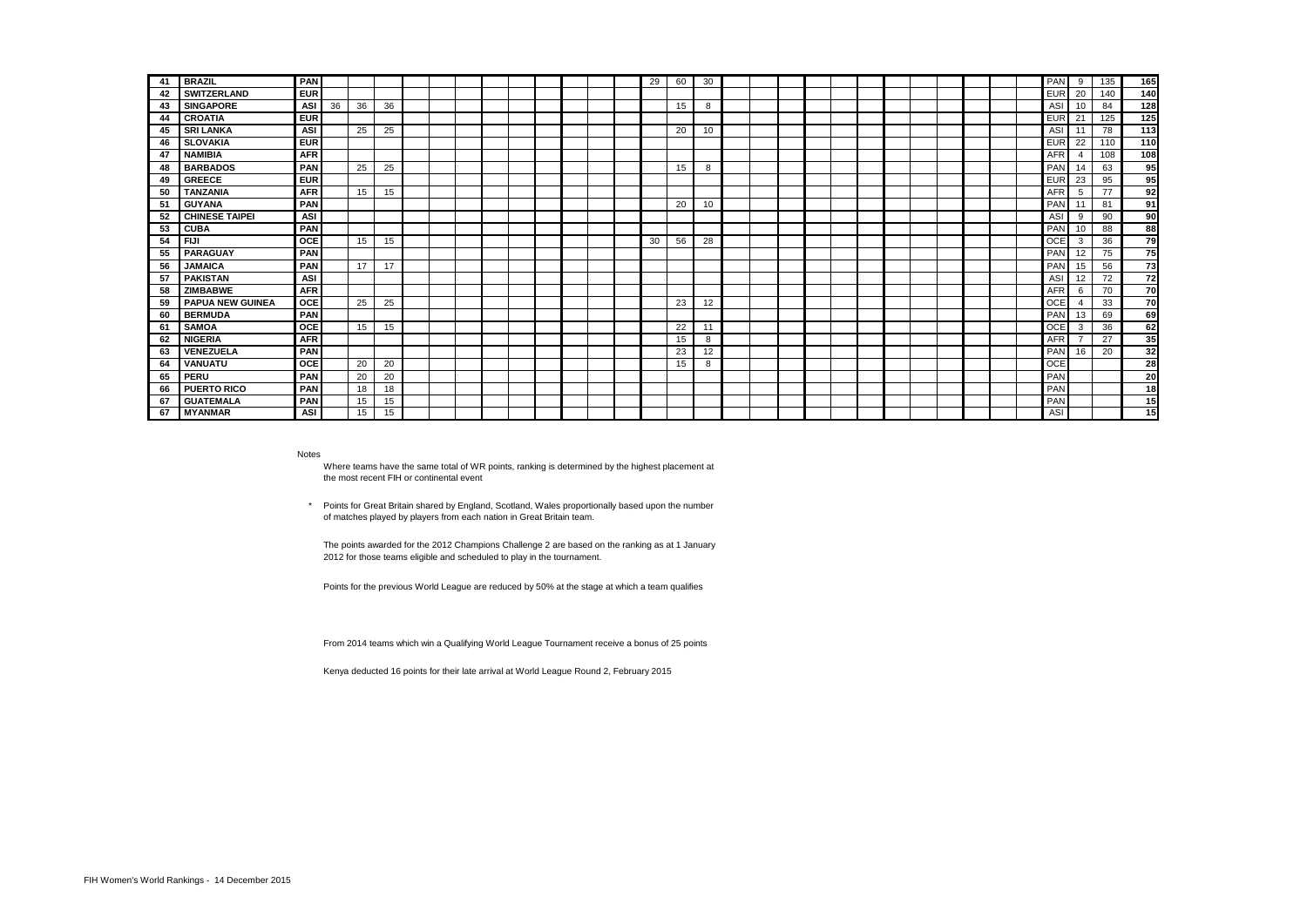

## **CONTINENTAL RANKINGS -- WOMEN** *DECEMBER 2015*

#### *IMPORTANT NOTE*

#### *NOTE: The ranking points allocated to each country are to establish Continental Ranking ONLY. Separate points*

*are then allocated to each country based upon the weightings fixed for each CF* 

## **AFRICAN HOCKEY FEDERATION (WOMEN)**

|            |                |      | 2015                         |       |            | 2013                         |     |                  |
|------------|----------------|------|------------------------------|-------|------------|------------------------------|-----|------------------|
| CF Ranking | <b>Country</b> |      | <b>Africa Cup of Nations</b> |       |            | <b>Africa Cup of Nations</b> |     | <b>Total Pts</b> |
|            |                | Rank | <b>Pts</b>                   | 100%  | Rank       | <b>Pts</b>                   | 50% |                  |
|            | <b>RSA</b>     |      | 562.5                        | 562.5 |            | 563                          | 281 | 844              |
|            | <b>GHA</b>     |      | 210                          | 210   |            | 210                          | 105 | 315              |
|            | <b>KEN</b>     |      | 117                          | 117   | 3          | 117                          | 59  | 176              |
|            | NAM            |      | 108                          | 108   | <b>DNP</b> |                              |     | 108              |
|            | <b>TAN</b>     |      | 27                           | 27    |            | 108                          | 54  | 81               |
|            | ZIM            |      | 77                           | 77    | <b>DNP</b> |                              |     | 77               |
|            | <b>NGR</b>     |      | 70                           | 70    | <b>DNP</b> |                              |     | 70               |

## **EUROPEAN HOCKEY FEDERATION (WOMEN)**

|                   |            |            | 2015                                 |      |                | 2013                                 |     |                  |
|-------------------|------------|------------|--------------------------------------|------|----------------|--------------------------------------|-----|------------------|
| <b>CF Ranking</b> | Country    |            | <b>European Nations Championship</b> |      |                | <b>European Nations Championship</b> |     | <b>Total Pts</b> |
|                   |            | Rank       | <b>Pts</b>                           | 100% | Rank           | <b>Pts</b>                           | 50% |                  |
|                   | <b>ENG</b> |            | 750                                  | 750  | 2              | 700                                  | 350 | 1100             |
| 2                 | NED*       | 2          | 700                                  | 700  | 3              | 650                                  | 325 | 1025             |
| 3                 | GER*       | 3          | 650                                  | 650  |                | 750                                  | 375 | 1025             |
|                   | <b>ESP</b> | Δ          | 600                                  | 600  | 5              | 550                                  | 275 | 875              |
|                   | <b>BEL</b> | 5          | 550                                  | 550  |                | 600                                  | 300 | 850              |
|                   | SCO        | 6          | 500                                  | 500  | 6              | 500                                  | 250 | 750              |
|                   | <b>ITA</b> |            | 450                                  | 450  | 9              | 375                                  | 188 | 638              |
|                   | <b>IRL</b> | 9          | 375                                  | 375  | $\overline{z}$ | 450                                  | 225 | 600              |
| Q                 | POL        | 8          | 400                                  | 400  | 10             | 350                                  | 175 | 575              |
| 10                | <b>BLR</b> | 11         | 325                                  | 325  | 8              | 400                                  | 200 | 525              |
| 11                | <b>AZE</b> | 12         | 300                                  | 300  | 11             | 325                                  | 163 | 463              |
| $12 \overline{ }$ | <b>CZE</b> | 10         | 350                                  | 350  | 18             | 170                                  | 85  | 435              |
| 13                | <b>FRA</b> | 14         | 250                                  | 250  | 12             | 300                                  | 150 | 400              |
| 14                | WAL        | 13         | 275                                  | 275  | 17             | 185                                  | 93  | 368              |
| 15                | <b>AUT</b> | 15         | 225                                  | 225  | 13             | 275                                  | 138 | 363              |
| 16                | <b>UKR</b> | 16         | 200                                  | 200  | 14             | 250                                  | 125 | 325              |
| 17                | <b>RUS</b> | 17         | 185                                  | 185  | 15             | 225                                  | 113 | 298              |
| 18                | LTU        | 18         | 170                                  | 170  | 16             | 200                                  | 100 | 270              |
| 19                | <b>TUR</b> | 19         | 155                                  | 155  | 20             | 140                                  | 70  | 225              |
| 20                | SUI        | 21         | 110                                  | 110  | 19             | 155                                  | 78  | 188              |
| 21                | CRO        | 20         | 125                                  | 125  | <b>DNP</b>     |                                      |     | 125              |
| 22                | <b>SVK</b> | <b>DNP</b> |                                      |      | 21             | 125                                  | 63  | 63               |
| 23                | <b>GRE</b> | <b>DNP</b> |                                      |      | 22             | 110                                  | 55  | 55               |

\* Where points are equal for 4-year cycle, team with most recent best result at CF Championships or FIH Global Event is ranked higher.

## **ASIAN HOCKEY FEDERATION (WOMEN)**

|            |          | 2015                         |       |            | 2013                         |     |                  |                   |            |            | 2014               |      |      | 2013             |                                        |                  |
|------------|----------|------------------------------|-------|------------|------------------------------|-----|------------------|-------------------|------------|------------|--------------------|------|------|------------------|----------------------------------------|------------------|
| Country    |          | <b>Africa Cup of Nations</b> |       |            | <b>Africa Cup of Nations</b> |     | <b>Total Pts</b> | <b>CF Ranking</b> | Country    |            | <b>Asian Games</b> |      |      | <b>Asian Cup</b> |                                        | <b>Total Pts</b> |
|            | Rank     | <b>Pts</b>                   | 100%  | Rank       | <b>Pts</b>                   | 50% |                  |                   |            | Rank       | <b>Pts</b>         | 100% | Rank | <b>Pts</b>       | 50%                                    |                  |
| <b>RSA</b> |          | 562.5                        | 562.5 |            | 563                          | 281 | 844              |                   | <b>KOR</b> |            | 750                | 750  |      | 700              | 350                                    |                  |
| <b>GHA</b> |          | 210                          | 210   |            | 210                          | 105 | 315              |                   | <b>CHN</b> |            | 700                | 700  |      | 600              | 300                                    |                  |
| <b>KEN</b> |          | 117                          | 117   |            | 117                          | 59  | 176              |                   | <b>JPN</b> |            | 600                | 600  |      | 750              | 375                                    |                  |
| <b>NAM</b> |          | 108                          | 108   | <b>DNP</b> |                              |     | 108              |                   | <b>IND</b> |            | 650                | 650  |      | 650              | 325                                    |                  |
| <b>TAN</b> | 27<br>27 |                              |       |            | 108                          | 54  | 81               |                   | MAS        |            | 330                | 330  |      | 330              | 165                                    |                  |
| ZIM        |          | 77                           | 77    | <b>DNP</b> |                              |     | 77               |                   | KAZ        |            | 188                | 188  |      | 188              | 94                                     |                  |
| <b>NGR</b> |          | 70<br>7 U                    | 70    | <b>DNP</b> |                              |     | 70               |                   | HKG        |            | 150                | 150  |      | 150              | $\overline{\phantom{a}}$<br>$\sqrt{5}$ |                  |
|            |          |                              |       |            |                              |     |                  |                   | <b>THA</b> |            | 169                | 169  |      | 90               | 45                                     |                  |
|            |          |                              |       |            |                              |     |                  |                   | <b>TPE</b> |            | 90                 | 90   |      | 169              | 84                                     |                  |
|            |          |                              |       |            |                              |     |                  | 10                | SRI        | <b>DNP</b> |                    | -0   | 10   | 84               | 42                                     |                  |
|            |          |                              |       |            |                              |     |                  |                   | SIN        | <b>DNP</b> |                    |      | 11   | 78               | 39                                     |                  |
|            |          |                              |       |            |                              |     |                  | 12                | <b>PAK</b> | <b>DNP</b> |                    |      | 12   | 72               | 36                                     |                  |

## **OCEANIA HOCKEY FEDERATION (WOMEN)**

|         |            |                                      |      |      |                                      |     |                  |                   |            |                    |                      |              |      | 2013     |                   |                  |
|---------|------------|--------------------------------------|------|------|--------------------------------------|-----|------------------|-------------------|------------|--------------------|----------------------|--------------|------|----------|-------------------|------------------|
| Country |            | <b>European Nations Championship</b> |      |      | <b>European Nations Championship</b> |     | <b>Total Pts</b> | <b>CF Ranking</b> | Country    |                    | Oceania Cuj          |              |      |          |                   | <b>Total Pts</b> |
|         |            |                                      | 100% | Rank | w                                    | 50% |                  |                   |            | <b><u>xank</u></b> |                      | 100%         | Rank |          |                   |                  |
|         | <b>ENG</b> | 750                                  | 750  |      | 700                                  | 350 | 1100             |                   | AUS        |                    | 750<br>7 JU          | 750          |      | 750      | 375               |                  |
|         | NED*       | 700<br>טט ו                          | 700  |      | 650                                  | 325 | 1025             |                   | NZL        |                    | $\sim$ $\sim$<br>100 | 700          |      | 700      | 350<br>ບບບ        |                  |
|         | GER*       | 650                                  | 650  |      | 750                                  | 375 | 1025             |                   | SAM        |                    | 26                   | $\sim$<br>ახ |      |          | $\sqrt{2}$<br>10. |                  |
|         | <b>ESP</b> | 600                                  | 600  |      | 550                                  | 275 | 875              |                   | <b>PNG</b> | DNP                |                      |              |      | ົ<br>ن ب |                   |                  |

#### **PAN AMERICAN HOCKEY FEDERATION (WOMEN)**

|                | POL        |            | 400                                                                                                                                 | 400 | 10         | 350 | 175 | 575 |                   |                         |                 | 2015                      |      |            | 2013                    |     |                  |
|----------------|------------|------------|-------------------------------------------------------------------------------------------------------------------------------------|-----|------------|-----|-----|-----|-------------------|-------------------------|-----------------|---------------------------|------|------------|-------------------------|-----|------------------|
| 10             | <b>BLR</b> | 11         | 325                                                                                                                                 | 325 | 8          | 400 | 200 | 525 | <b>CF Ranking</b> | Country                 |                 | <b>Pan American Games</b> |      |            | <b>Pan American Cup</b> |     | <b>Total Pts</b> |
| $\overline{A}$ | <b>AZE</b> | 12         | 300                                                                                                                                 | 300 | 11         | 325 | 163 | 463 |                   |                         | <b>Rank</b>     | <b>Pts</b>                | 100% | Rank       | <b>Pts</b>              | 50% |                  |
| 12             | CZE        | 10         | 350                                                                                                                                 | 350 | 18         | 170 | 85  | 435 |                   | <b>USA</b>              |                 | 750                       | 750  |            | 700                     | 350 | 1100             |
| 13             | <b>FRA</b> | 14         | 250                                                                                                                                 | 250 | 12         | 300 | 150 | 400 |                   | ARG                     |                 | 700                       | 700  |            | 750                     | 375 | 1075             |
| 14             | WAL        | 13         | 275                                                                                                                                 | 275 | 17         | 185 | 93  | 368 |                   | CAN                     |                 | 390                       | 390  |            | 390                     | 195 | 585              |
| 15             | AUT        | 15         | 225                                                                                                                                 | 225 | 13         | 275 | 138 | 363 |                   | CHI                     |                 | 300                       | 300  |            | 300                     | 150 | 450              |
| 16             | <b>UKR</b> | 16         | 200                                                                                                                                 | 200 | 14         | 250 | 125 | 325 |                   | <b>URU</b>              |                 | 275                       | 275  | 6          | 180                     | 90  | 365              |
| 17             | <b>RUS</b> | 17         | 185                                                                                                                                 | 185 | 15         | 225 | 113 | 298 | h                 | <b>MEX</b>              | 6               | 180                       | 180  |            | 275                     | 138 | 318              |
| 18             | LTU        | 18         | 170                                                                                                                                 | 170 | 16         | 200 | 100 | 270 |                   | $\overline{\text{tto}}$ |                 | 135                       | 135  |            | 162                     | 81  | 216              |
| 19             | <b>TUR</b> | 19         | 155                                                                                                                                 | 155 | 20         | 140 | 70  | 225 | 8                 | <b>DOM</b>              |                 | 162                       | 162  | <b>DNP</b> |                         |     | 162              |
| 20             | SUI        | 21         | 110                                                                                                                                 | 110 | 19         | 155 | 78  | 188 | Q                 | <b>BRA</b>              | 10 <sup>°</sup> | 88                        | 88   |            | 135                     | 68  | 155              |
|                | CRO        | 20         | 125                                                                                                                                 | 125 | <b>DNP</b> |     |     | 125 | 10                | <b>CUB</b>              | 8               | 144                       | 144  | <b>DNP</b> |                         |     | 144              |
| 22             | SVK        | <b>DNP</b> |                                                                                                                                     |     | 21         | 125 | 63  | 63  | 11                | <b>GUY</b>              | 13              | 69                        | 69   | 8          | 144                     | 72  | 141              |
| 23             | GRE        | <b>DNP</b> |                                                                                                                                     |     | 22         | 110 | 55  | 55  | 12                | <b>PAR</b>              | 12              | 63                        | 63   | 10         | 88                      | 44  | 106              |
|                |            |            |                                                                                                                                     |     |            |     |     |     | 13                | <b>BER</b>              | 15              | 56                        | 56   |            | 81                      | 41  | 97               |
|                |            |            |                                                                                                                                     |     |            |     |     |     | 14                | <b>BAR</b>              | 11              | 81                        | 81   | <b>DNP</b> |                         |     | 81               |
|                |            |            |                                                                                                                                     |     |            |     |     |     | 15                | <b>JAM</b>              | 14              | 63                        | 63   | <b>DNP</b> |                         |     | 63               |
|                |            |            | here points are equal for 4-year cycle, team with most recent best result at CF Championships or FIH Global Event is ranked higher. |     |            |     |     |     | 16                | <b>VEN</b>              | 16              | 20                        | 20   | <b>DNP</b> |                         |     | 20               |